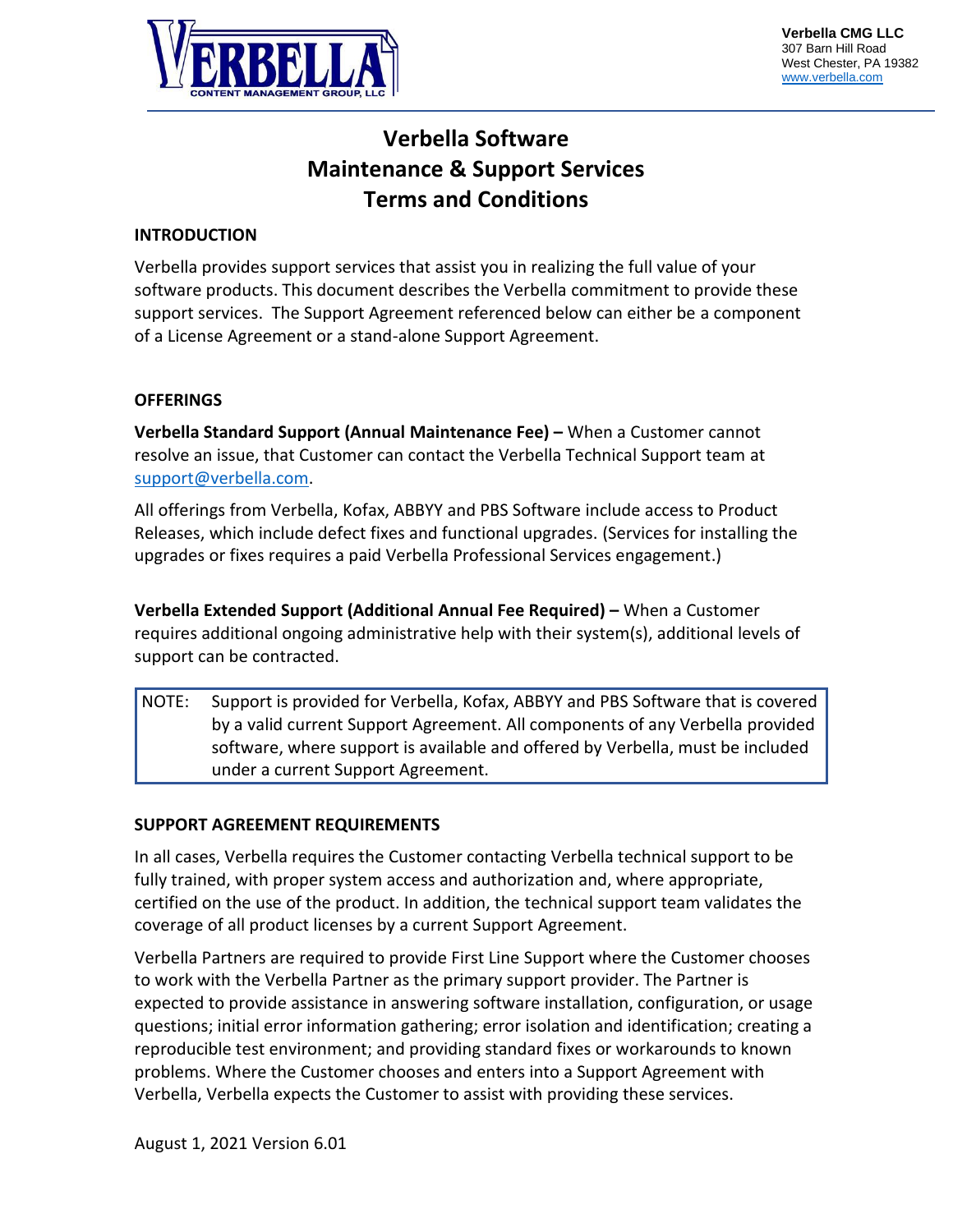

Verbella Technical Support provides Second Line Support to its Partners for all Verbella software products and direct First Line Support to our Direct Customers.

# **OPERATIONAL COMMITMENTS AND ISSUES SEVERITY**

Verbella provides Email based access, through [support@verbella.com](mailto:support@verbella.com) to contact its Technical Support team.

Verbella Technical Support prioritizes incoming Support Cases, based on the Case Priority set by the Customer and validated by Verbella Technical Support. The priorities and the Initial Response Times are defined in this table.

| Environment                  | Description                                                                       | <b>Status</b> | Initial Response              |
|------------------------------|-----------------------------------------------------------------------------------|---------------|-------------------------------|
| Production                   | <b>Production Down - Business</b><br>process has stopped                          | Critical      | 2 Business<br><b>Hours</b>    |
| <b>Production</b>            | <b>Functionality Lost - Business</b><br>process slowed                            | <b>Severe</b> | 4 Business<br><b>Hours</b>    |
| Production                   | Intermittent Issue – Workarounds<br>available. Minimal business<br>process impact | <b>High</b>   | 4-8 Business<br><b>Hours</b>  |
| Production                   | Questions - Usage, and<br>configuration                                           | <b>Normal</b> | 4-16 Business<br><b>Hours</b> |
| Development /<br><b>Test</b> | <b>Any Issues</b>                                                                 | Low           | 8-24 Business<br>hours        |

Initial response time represents the maximum time it takes a Verbella Technical Support Analyst to acknowledge receipt of a Customer's reported Case and begin diagnosis. The assigned Support Analyst works the case jointly, with the Customer, to identify an acceptable workaround or resolution of the issue. If the resolution of the Case requires escalation to another Technical Support Analyst, the Technical Support Analyst handling the Case gathers all required information and assigns the Case to the appropriate resource. A Customer can escalate a Case at any time, whenever the Customer thinks the Case needs additional attention. Escalation of a Critical Priority Case triggers an alert in the Verbella Case Tracking System. Cases can generally be escalated if the Priority of a Case increases or if the response time to a Case is deemed inadequate.